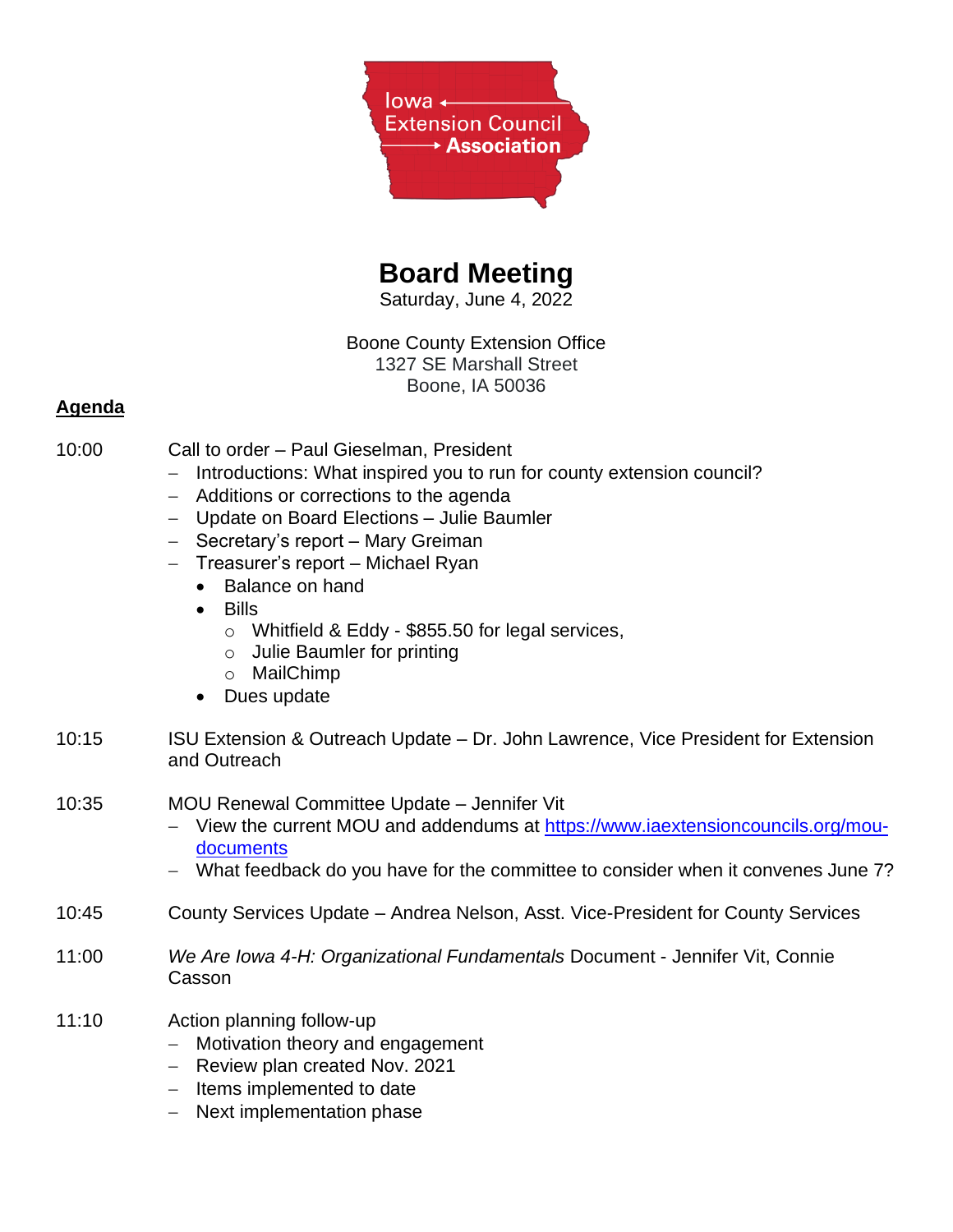- 12:00 Appoint Dan Lamgo as Region 23 board member for remainder of term ending in 2024; Appoint Sterling Young as Region 4 board member for remainder of term ending in 2023
- 12:05 Advice and Observations from Outgoing Board Members Jamie David, Melissa McEnany, Alyson Palmer, Michael Ryan, Linda Schluter
- 12:15 Lunch
- 12:45 Call to Order 2022-2023 Board
	- − Election of Officers (President, President-Elect, Secretary, Treasurer)
	- − Board Process Discussion and Revisions
	- − Naming of financial institution for IECA accounts
- 1:15 Council Conference Review
	- − Evaluation summary
	- − Financial summary
	- − Conference structure and date for 2023
	- − Conference chair and committee appointment for 2023

## 1:40 Committee Meetings

- − Finance, Policy, & Legislation
	- Select committee chair
	- Set budget for FY2023
	- Fiscal review for FY2022 books
	- Legislative involvement in 2023
- − Human Resources & Member Services
	- Select committee chair
	- Member benefits survey?
	- Process for Executive Director Annual Review of Goals
- − Communication & Networking
	- Select committee chair
	- 3-minute video content
	- Promoting content from Extension Council Conference
	- Engaging newly-elected council members

# 2:20 Committee Reports

- − Finance, Policy, & Legislation
- − Human Resources & Member Services
- − Communication & Networking
- 2:40 Executive Director Report Jennifer Vit
	- EAP Update
- 2:45 County Concerns/Issues
- 2:55 Approve board member travel expenses